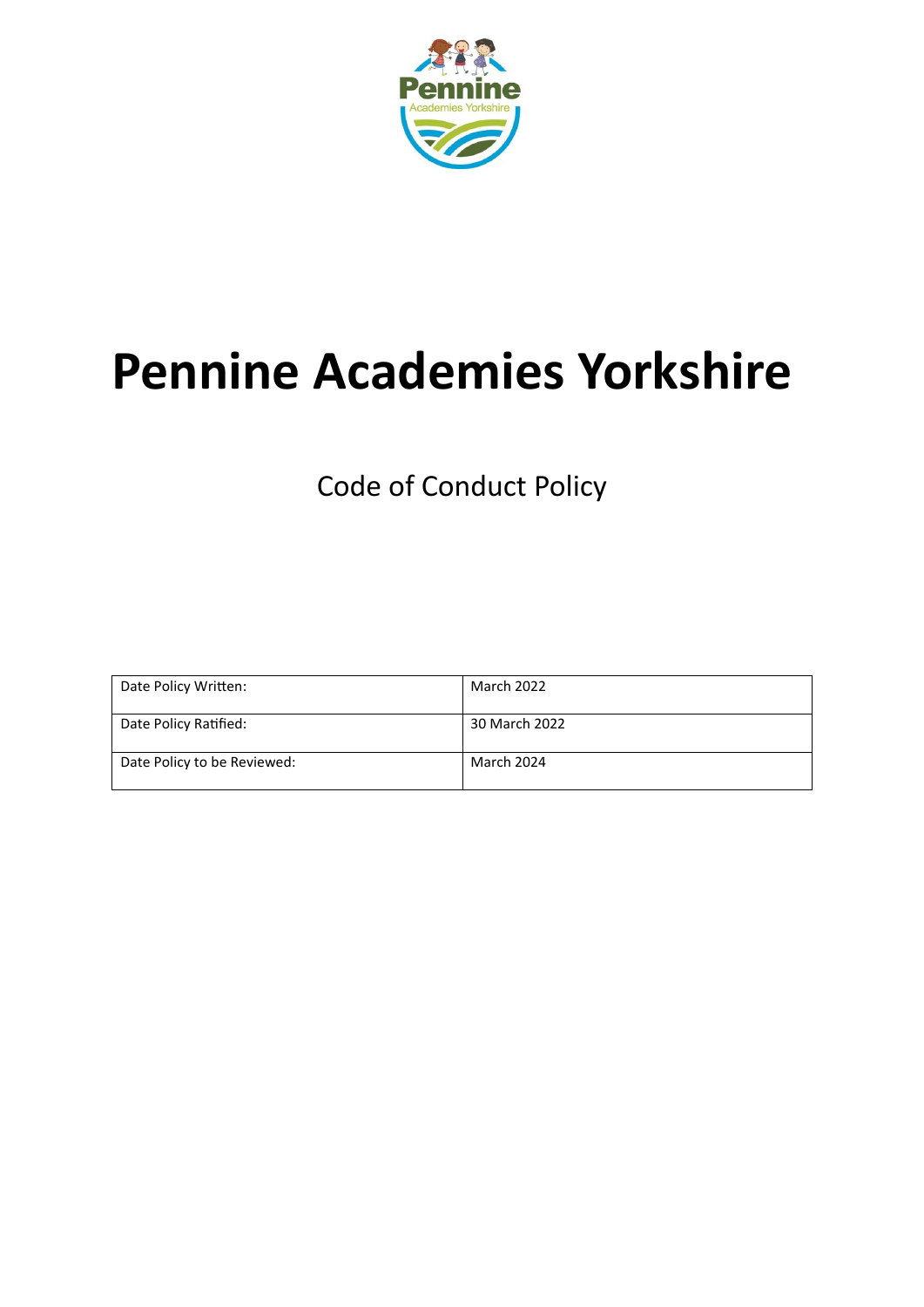### <span id="page-1-0"></span>**Contents:**

[Aim of this code of conduct](#page-1-0)

- 1. [Safeguarding pupils](#page-3-0)
- 2. [Appearance and dress](#page-4-0)
- 3. [Attendance](#page-5-0)
- 4. [Professional behaviour and conduct](#page-5-1)
- 5. [Conduct outside of work](#page-5-2)
- 6. [Smoking, alcohol and other substances](#page-6-0)
- 7. [Health and safety](#page-6-1)
- 8. [Declaration of interests](#page-6-2)
- 9. [Relationships with pupils](#page-7-0)
- 10. Physical contact with pupils
- 11. [Showering and changing](#page-8-0)
- 12. Transporting pupils
- 13. [Financial inducements](#page-8-2)
- 14. Acceptable use of technology
- 15. [Premises, equipment and communication](#page-9-0)
- 16. Photography and videos
- 17. Data protection and confidentiality
- 18. Probity of records
- 19. [Contacts](#page-11-0)
- 20. [Monitoring and review](#page-11-1)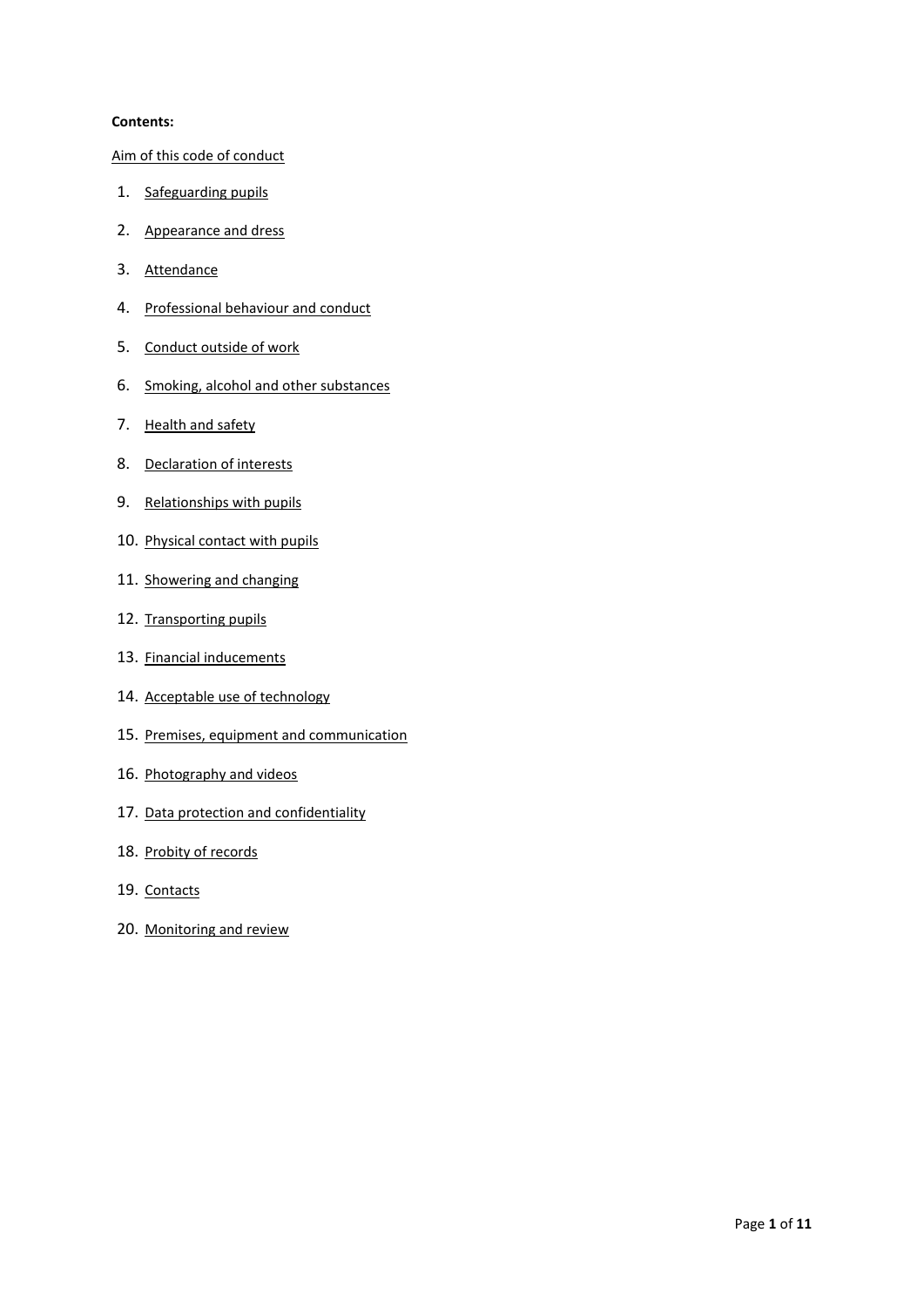## **Aim of this code of conduct**

Pennine Academies Yorkshire expects all pupils to receive high-quality teaching and learning in a positive and respectful environment.

Employees at the school/trust should ensure that their own behaviour, and the manner in which they conduct themselves with colleagues, pupils, parents and other stakeholders, sets a positive and professional example for pupils.

We recognise that the majority of staff members act appropriately and treat each other with dignity and respect; however, we consider it important to clarify the expected standards.

This policy forms part of a staff member's contract of employment and failure to comply with it, along with the associated school/trust policies, may result in disciplinary action being taken, including legal action where this is warranted.

This document applies to staff members who are:

- Employed by the school/trust, including the Chief Executive Headteacher/Headteacher and volunteers.
- Employed in units or bases that are attached to the school/trust.

This document does not apply to:

- Peripatetic staff members who are centrally employed by the LA.
- School/trust catering staff employed by an external company.
- Employees of external contractors.

These employees are governed by their employment contracts and any relevant laws pertaining to their activities within the school/trust, for example, the UK GDPR and the Data Protection Act 2018.

Signed by:

Chair of Trustees Date: 30.03.2022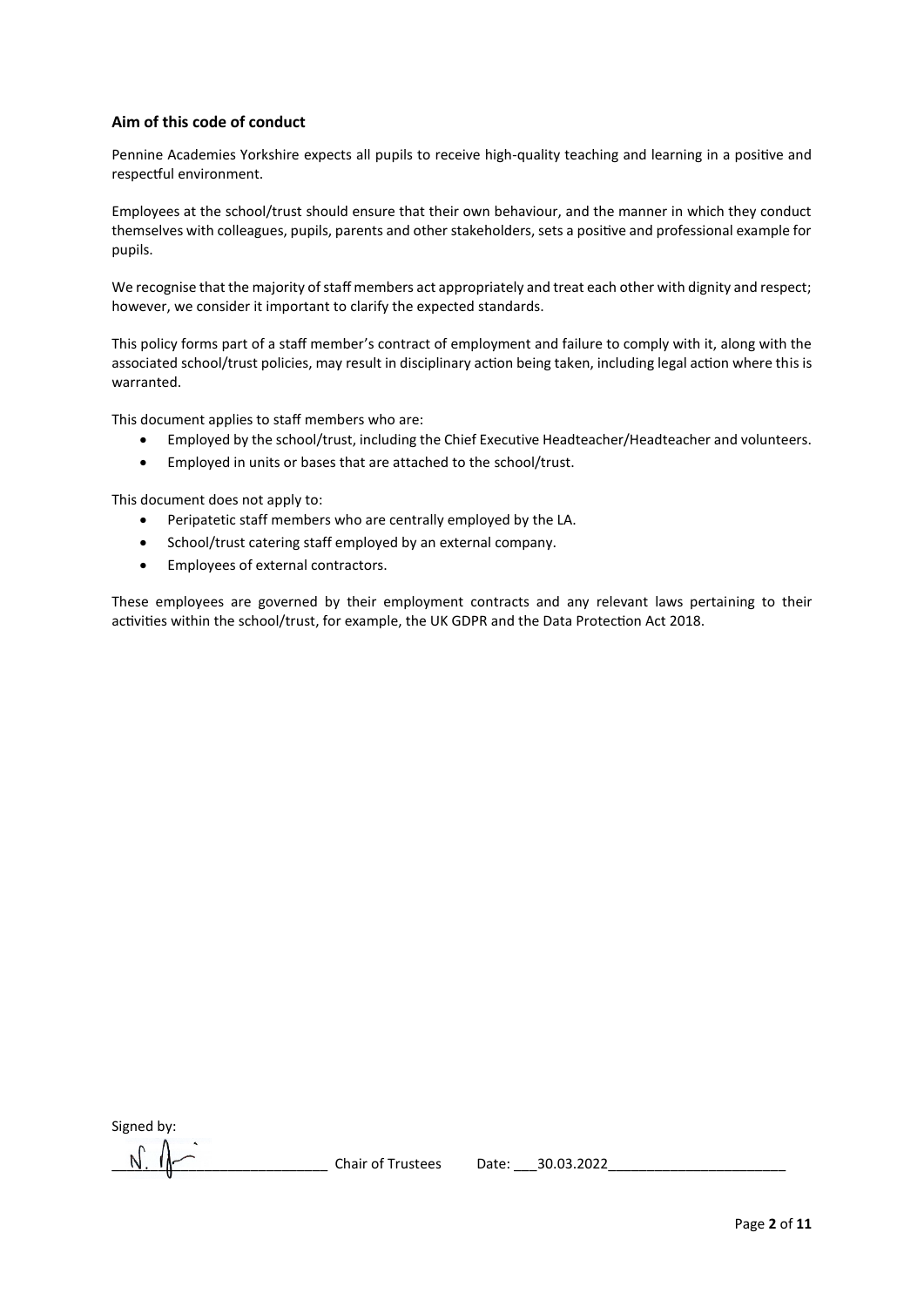## <span id="page-3-0"></span>**Safeguarding pupils**

In accordance with 'Keeping children safe in education 2021' (KCSIE), staff members have a responsibility to safeguard pupils, and protect and promote their welfare.

Staff members have a responsibility to ensure that they provide a learning environment in which pupils feel safe, secure and respected.

To effectively safeguard pupils, staff members are required to follow the procedures outlined in this Staff Code of Conduct, the Behaviour Policy and the Child Protection and Safeguarding Policy, ensuring that they do not act in a way that may put pupils at risk of harm, or lead others to question their actions.

In accordance with the school/trust's Behaviour Policy and Child Protection and Safeguarding Policy, staff members will be prepared to identify pupils who may be subject to, or at risk of, various types of abuse and neglect, including, but not limited to, the following:

- Physical abuse
- Emotional abuse
- Sexual abuse
- Neglect
- Peer-on-peer abuse
- Serious violence
- FGM
- Child sexual exploitation (CSE)
- Child criminal exploitation (CCE)
- Bullying; this includes cyberbullying, and prejudice-based and discriminatory bullying

Copies of policies and a copy of Part one (or, where appropriate Annex A for staff members not working directly with children) of KCSIE will be provided to staff at induction. Staff will have a clear understanding of the school/trust's policies and procedures with regards to safeguarding issues, e.g. abuse, and the important role they play in preventing harm against pupils.

In accordance with the school/trust's Child Protection and Safeguarding Policy, staff will also be aware of the factors that could increase a pupil's risk of being subject to safeguarding issues, including but not limited to:

- Pupils who need a social worker (Child in Need and Child Protection Plans).
- Pupils requiring mental health support.
- LAC and previously LAC.
- Pupils with SEND.
- Identify as or are perceived to be LBGTQ+
- Pupils with mental health needs.
- Pupils who have a family member in prison, or who are affected by parental offending.
- Pupils that are frequently absent or permanently excluded from school/trust.

If a staff member identifies a pupil who is subject to, or at risk of, abuse and neglect, they will follow the necessary reporting and referral procedures outlined in the Child Protection and Safeguarding Policy. Staff will be aware of the procedures to follow if a pupil tells them they are experiencing abuse, exploitation or neglect. In all cases, if a staff member feels unsure as to whether an incident or pupil would be classed as a safeguarding concern, they will speak directly to the DSL. Staff will not assume a colleague will take action and share information that might be critical in keeping children safe.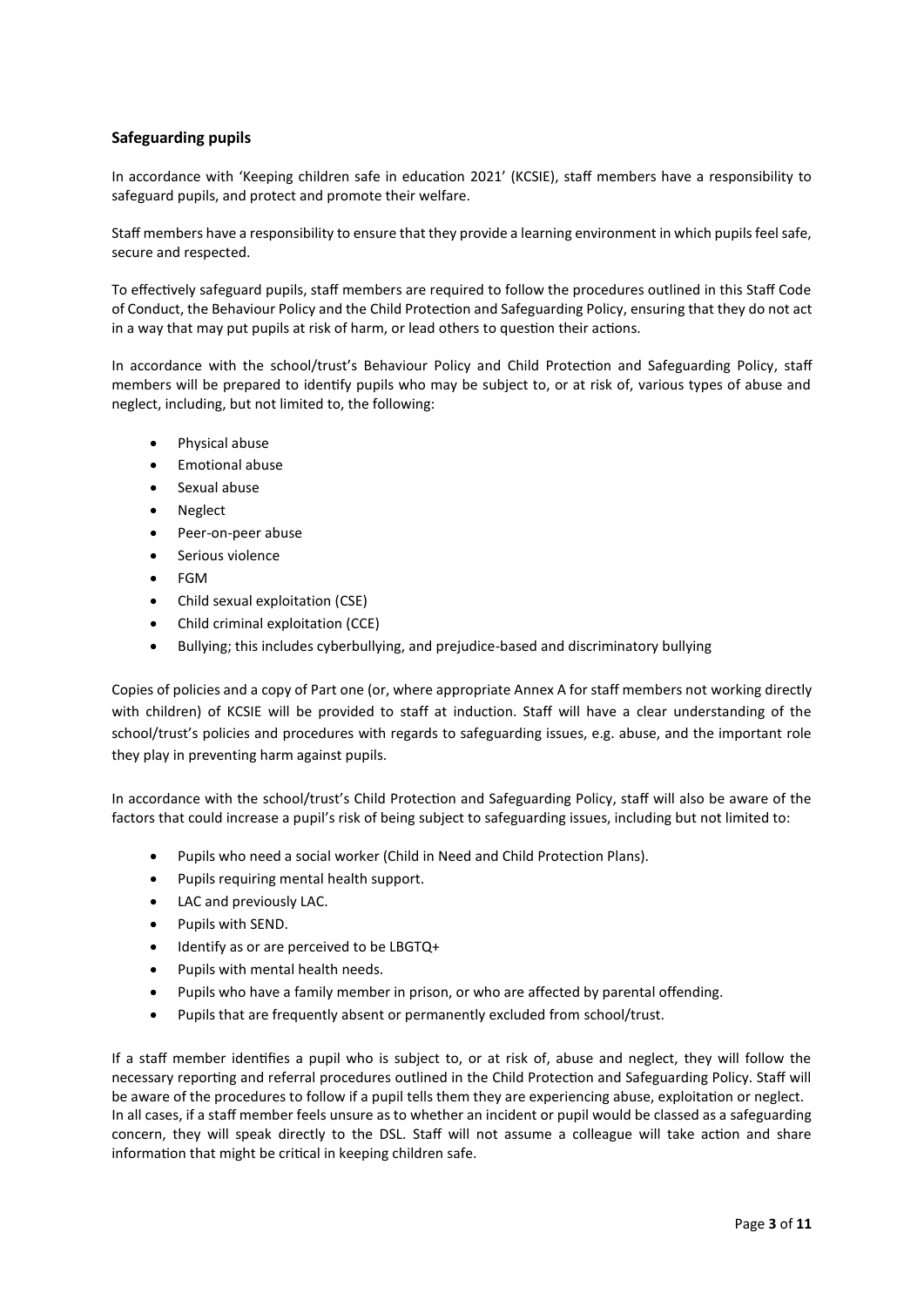Staff will understand that even if there are no reports of peer-on-peer abuse in the school/trust, this does not mean it is not happening. Staff will report any concerns regarding any form of abuse to the DSL without undue delay.

Staff will understand the importance of challenging inappropriate behaviours between peers that are abusive in nature.

Any staff member that has concerns about another staff member's (including volunteers and supply staff) actions or intent, or believes these actions may lead to a pupil being put at risk of harm, will report this in line with the Allegations of Abuse Against Staff Policy or Whistleblowing Policy immediately so appropriate action can be taken.

Upskirting is not tolerated by the school/trust and any incidents of upskirting must be reported to the DSL who will decide on the next steps to take, which may include involving the police.

If a staff member feels unable to raise an issue with the school/trust, they will use other whistleblowing channels, including contacting the NSPCC's helpline on 0800 028 0285 (between the hours of 8:00am and 8:00pm Monday to Friday) or email address [help@nspcc.org.uk.](mailto:help@nspcc.org.uk) Staff members can also access guidance at [www.gov.uk/whistleblowing.](https://www.gov.uk/whistleblowing) Fear about sharing information must not be allowed to stand in the way of the need to safeguard and promote the welfare of pupils.

If the concern is regarding the Chief Executive Headteacher/Headteacher, staff will report this to the chair of the board of trustees.

Staff will partake in the appropriate safeguarding and child protection training, which will include online safety; additionally, staff will receive regular safeguarding and child protection updates at least annually.

Staff will recognise that, when teaching pupils about safeguarding and online safety, a one-size-fits-all approach may not be appropriate for every pupil, and a more personalised or contextualised approach may be needed for pupils who are vulnerable, victims of abuse and/or have SEND.

Staff will be aware of their local early help process and understand their role in it. Staff will also be aware of the process for making referrals to children's social care service (CSCS) and for statutory assessments under the Children Act 1989, along with the role they may be expected to play in such assessments.

Staff will reassure victims that they are being taken seriously and that they will be supported and kept safe by the school/trust. Staff will never give the impression that pupils are creating a problem by reporting abuse, sexual violence or sexual harassment, nor should a pupil ever be made to feel ashamed for reporting an incident.

Staff will be aware that confidentiality must never be promised to a pupil – staff will understand the procedure for if a pupil discloses a potential safeguarding issue, in accordance with the school/trust's Child Protection and Safeguarding Policy.

Staff will be aware of the school/trust's legal duty to refer anyone who has harmed, or poses a risk of harm to, a child or vulnerable adult to the DBS – this includes where:

- The harm test is satisfied in respect of that individual.
- The individual has received a caution or conviction for a relevant offence, or if there is reason to believe that the individual has committed a listed relevant offence.
- The individual has been removed from working in regulated activity or would have been removed if they had not left their post.

#### <span id="page-4-0"></span>**Appearance and dress**

The school/trust expects that staff members will:

Ensure that their appearance is clean and neat when at work or representing the school/trust.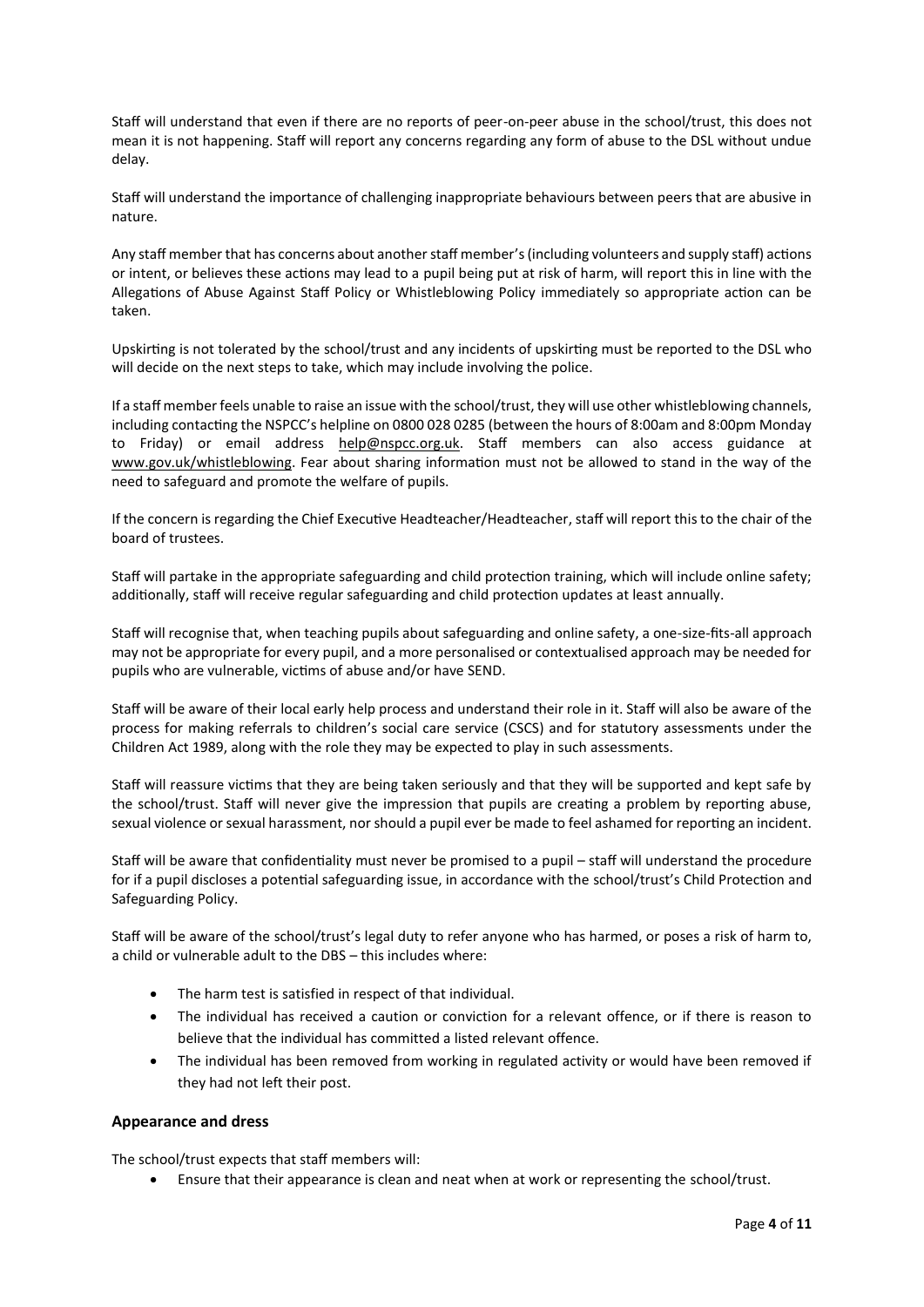- Dress in a manner that is appropriate to their role the school/trust will make reasonable adjustments to uniform expectations to suit disabilities, medical conditions, and religious and cultural beliefs.
- Remember that they are role models for pupils, and that their dress and appearance should reflect this.
- Not dress in a way that would cause embarrassment to pupils, parents, colleagues or other stakeholders.
- Cover any tattoos or body art whilst in school/trust; small earrings are acceptable, but all other body piercings must be removed.

## <span id="page-5-0"></span>**Attendance**

The school/trust expects that staff members will:

- Attend work in accordance with their contract of employment and associated terms and conditions in relation to hours, days of work and holidays.
- Make routine medical and dental appointments outside of their working hours or during holidays where possible.
- Refer to the school/trust's Staff Leave of Absence Policy if they need time off for any reason other than personal illness.
- Follow the school/trust's absence reporting procedure when they are absent from work due to illness or injury.

#### <span id="page-5-1"></span>**Professional behaviour and conduct**

Staff members are expected to treat other colleagues, pupils, parents, and external contacts with dignity and respect.

The use of foul and abusive language will not be tolerated. Discrimination, bullying, harassment or intimidation, including physical, sexual and verbal abuse, will not be tolerated.

Staff members will not misuse or misrepresent their position, qualifications or experience, or bring the school/trust into disrepute.

Staff members will inform the Chief Executive Headteacher/Headteacher if they are subject to a criminal conviction, caution, ban, police enquiry, investigation or pending prosecution.

Staff will be aware that professional behaviour and conduct is expected to be extended to extra-curricular trips and visits. Staff attending a trip or visit will act in accordance with this Code of conduct.

Staff will act appropriately in terms of the views they express (in particular political views) and the use of school/trust resources at all times and will not use school/trust resources for party political purposes.

#### <span id="page-5-2"></span>**Conduct outside of work**

Staff may undertake work outside school/trust, either paid or voluntary, provided that it does not conflict with the interests of the school/trust. The nature of the work cannot be seen to bring the school/trust into disrepute, nor be at a level which may contravene the working time regulations or affect an individual's work performance.

Staff will not engage in outside work which could seriously damage the reputation and standing of the school/trust, the employee's own reputation, or the reputation of other members of the school/trust community. In particular, criminal offences that involve violence, possession or use of illegal drugs, or sexual misconduct are unacceptable.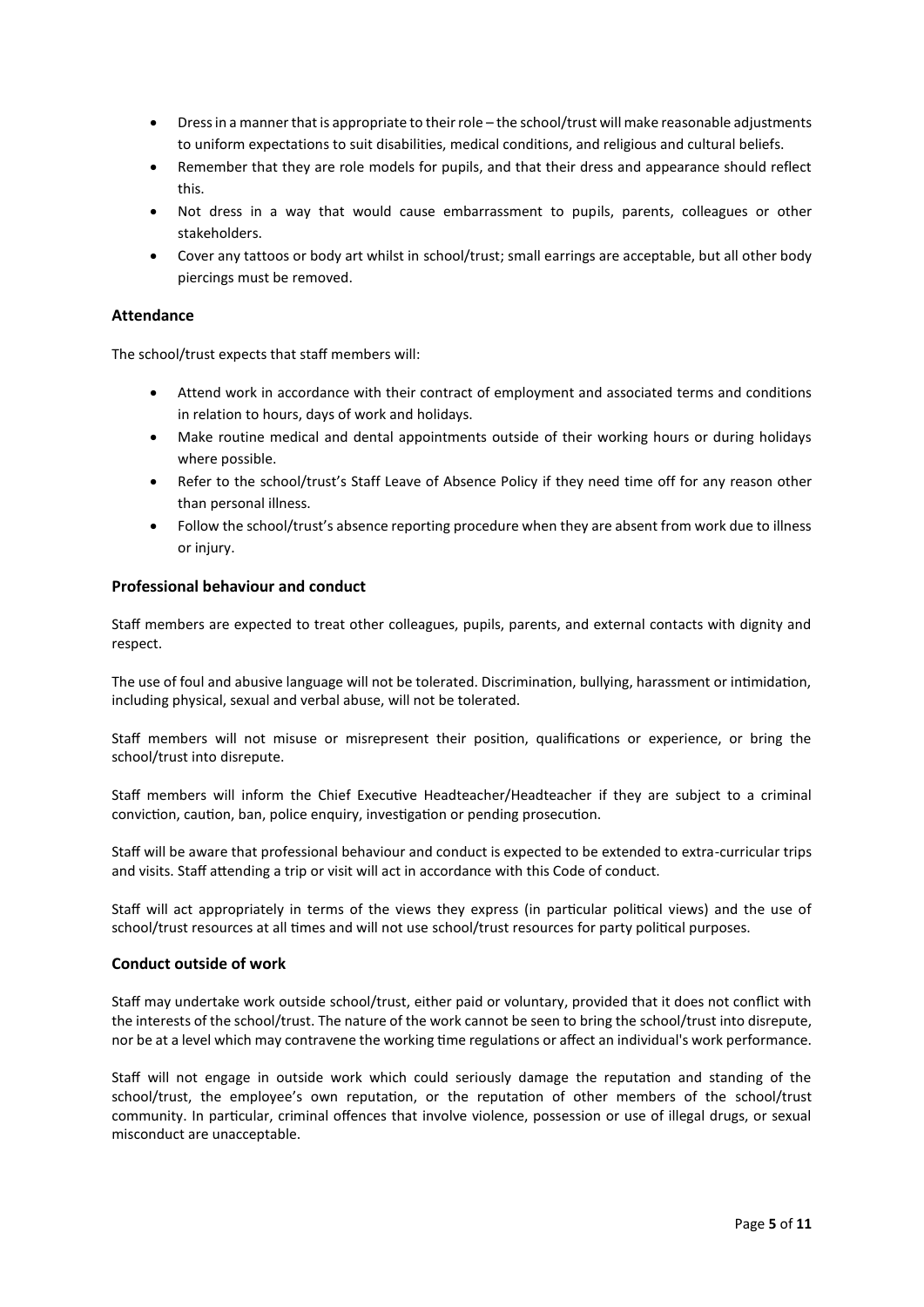Staff will not engage in inappropriate use of social network sites which may bring themselves, the school/trust, school/trust community or employer into disrepute. This is explored further in th[e Acceptable use of technology](#page-9-1) section of this policy.

### <span id="page-6-0"></span>**Smoking, alcohol and other substances**

Staff will not smoke on, or within a **one-mile** radius of the school/trust premises and whenever in the sight of pupils, parents or visitors.

Staff will not smoke whilst working with or supervising pupils off-site, such as when on educational visits and trips.

The taking of illegal drugs or alcohol during working hours is unacceptable and will not be tolerated. Staff members must never attend work under the influence of alcohol or illegal drugs.

If alcohol or drug usage impacts on a staff member's performance, the school/trust has the right to discuss the matter with the employee and take appropriate action in accordance with the school/trust's disciplinary procedures, including referral to the police. Further details can be found in the PAY Drug and Alcohol Guidance document.

## <span id="page-6-1"></span>**Health and safety**

Staff members will:

- Be familiar with, and adhere to, the school/trust's Health and Safety Policy and ensure that they take every action to keep themselves and everyone in the school/trust environment safe and well.
- Comply with health and safety regulations and use any safety equipment and protective clothing which is supplied to them.
- Comply with hygiene requirements.
- Comply with accident reporting requirements.
- Inform the Chief Executive Headteacher/Headteacher of any paid work which is undertaken elsewhere, for compliance with The Working Time Regulations 1998 (as amended).

#### <span id="page-6-2"></span>**Declaration of interests**

Staff members are required to declare their interests, both personal and financial, where the group or organisation they are affiliated with could be considered to be in conflict with the ethos of the school/trust.

For the purposes of this policy, a financial conflict of interest is one where there is, or appears to be, opportunity for personal financial gain, financial gain for close relatives or friends, or where it may be reasonable for a third party to take the view that financial benefits may affect an individual's actions.

The term 'financial interest' means anything of monetary value, including the following:

- Payments for services
- Equity interests
- Intellectual property rights
- Hospitality or gifts

Examples of financial interests that must be declared include, but are not limited to, equity interests in services considered for use by the school/trust.

Non-financial conflicts of interest can also come into conflict, or be perceived to come into conflict, with an individual's obligations or commitments to the school/trust. These interests may include any benefit or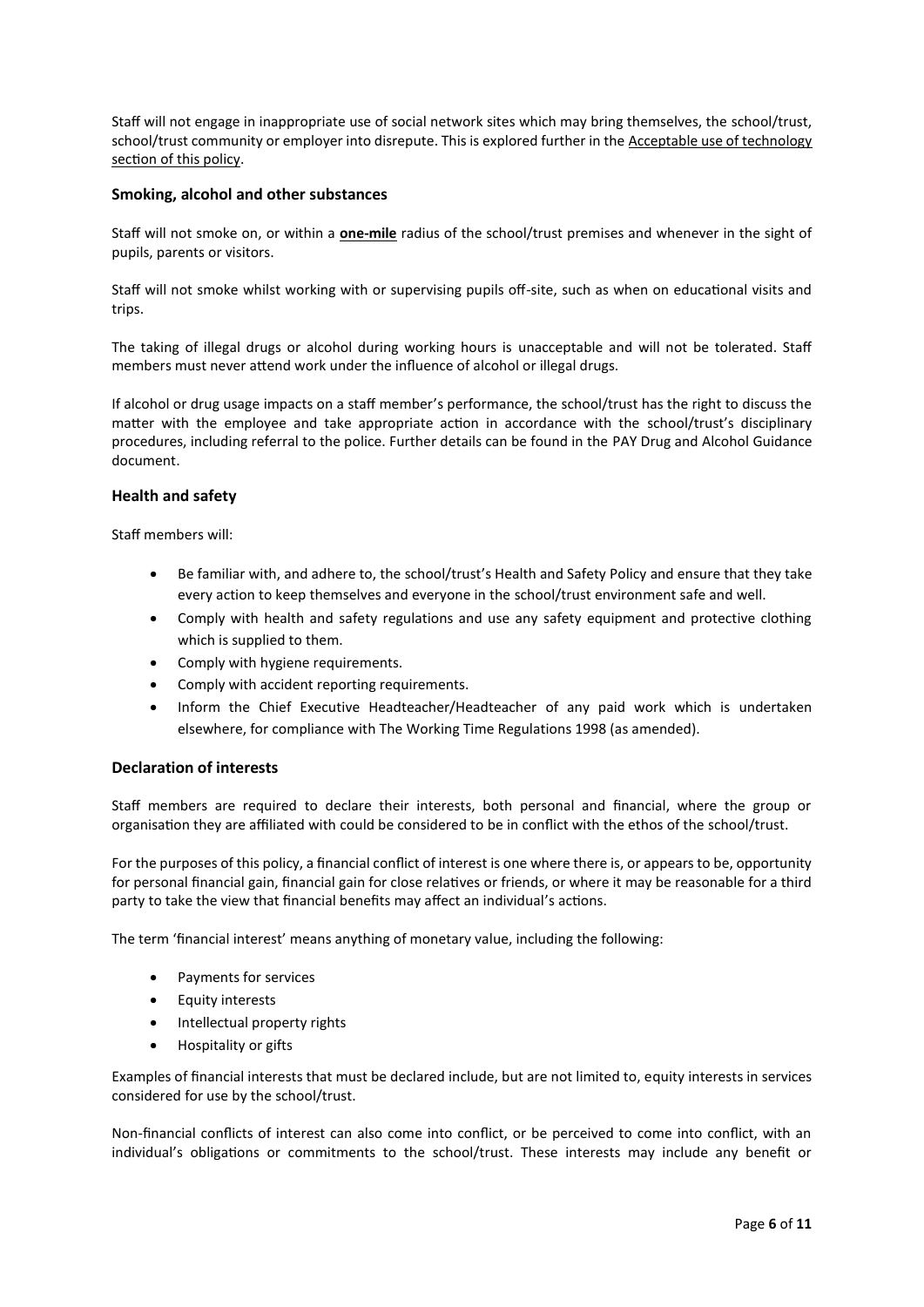advantage including, but not limited to, direct or indirect enhancement of an individual's career or gain for immediate family or someone with whom the individual has a close relationship.

Examples of situations that could give rise to non-financial conflicts of interest include the following:

- Pressure or temptation to accept gifts, inducements or hospitality
- Participating in the appointment, hiring, promotion, supervision or evaluation of a person with whom the individual has a close personal relationship
- Where a member of staff has or develops a close personal relationship with a colleague

Membership to a trade union or staff representative group does not need to be declared.

Staff members will also carefully consider whether they need to declare their relationship with any individual where this might cause a conflict with school/trust activities.

Failure to make a relevant declaration of interests is a serious breach of trust and, therefore, if employees are in doubt about a declaration, they are advised to contact the school/trust or trade union.

All declarations, including nil returns, will be submitted in writing to the Chief Executive Headteacher/Headteacher for inclusion on the Register of Business Interests.

#### <span id="page-7-0"></span>**Relationships with pupils**

The school/trust expects that staff will:

- Maintain professional boundaries and relationships with pupils at all times, and will consider whether their actions are warranted, proportionate, safe and necessary.
- Act in an open and transparent way that would not lead to others questioning their actions.
- Ensure that they do not establish social contact with pupils for the purpose of securing a friendship, or to pursue or strengthen a relationship.
- Ensure that they do not develop personal or sexual relationships with pupils: this includes sexual remarks and discussing their own sexual relationships with, or in the presence of, pupils.
- Only contact pupils via the school/trust's established mechanisms: personal phone numbers, email addresses or social media platforms will not be used to contact pupils.

Under the Sexual Offences Act 2003, it is an offence for a person aged 18 or over to have a sexual relationship with a child under 18 where that person is in a position of trust in respect to that child, even if the relationship is consensual.

#### **Physical contact with pupils**

The school/trust understands that there are circumstances in which it is entirely necessary for staff to have physical contact with pupils, e.g. when applying first aid and assisting with intimate care, but staff will only do so in a professional and appropriate manner in line with relevant school/trust policies.

When physical contact is made with pupils, it is imperative that it is conducted in a way which is responsive to the pupil's needs, is of limited duration and is appropriate to their age, stage of development, gender, ethnicity and background.

Staff will seek the pupil's permission, where possible, before initiating contact. Staff will always use their professional judgement when determining what physical contact is appropriate, as this may differ between pupils. As such, the pupil's feelings and wishes will always be taken into account. Staff will never touch a pupil in a way which is indecent and will always be prepared to explain their actions. Staff will be aware that even well-intentioned physical contact may be misconstrued by a pupil, an observer or by anyone to whom this action is described and, therefore, will be prepared to justify their actions.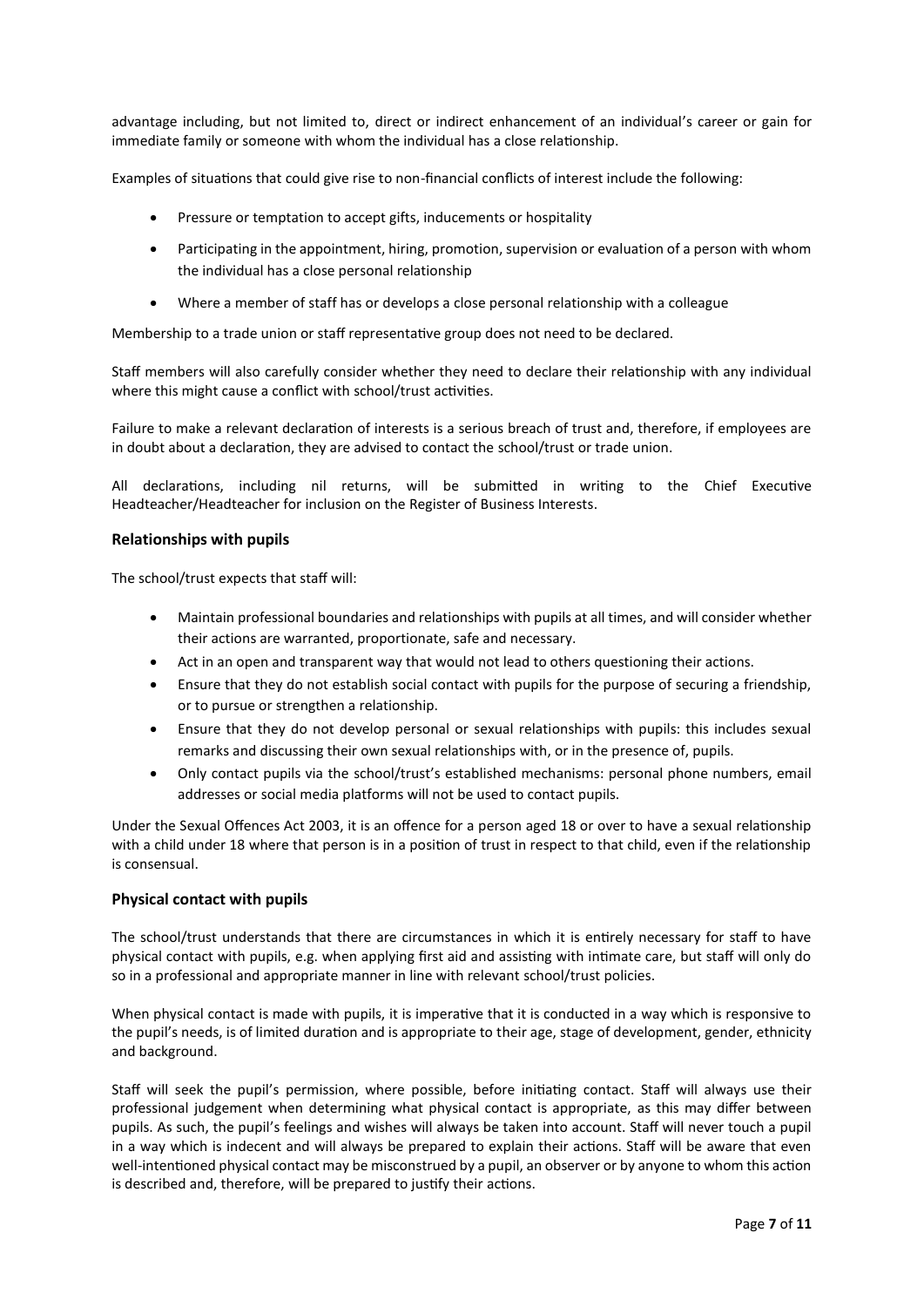Staff will not engage in rough play, tickling or play fights with pupils.

Extra caution will be taken where it is known that a pupil has previously suffered from abuse or neglect.

Physical contact will never be secretive; if a member of staff believes an action could be misinterpreted, this will be reported to the Headteacher, or the chair of trustees if the concern is about the Chief Executive Headteacher, and appropriate procedures will be followed.

Where it is necessary in PE classes for teachers to demonstrate use of equipment, this will be conducted with another member of staff if possible. If a pupil is required to participate, their consent will be given before doing so.

If a child is in distress and in need of comfort as reassurance, staff may use age-appropriate physical contact, such as placing their hand on the pupil's shoulder. Staff will remain self-aware of their actions at all times and ensure that their contact is not threatening, intrusive or subject to misinterpretation.

Staff may also use reasonable force as a means of physical contact with pupils for restraint purposes, such instances will always be in accordance with the school/trust's Physical Intervention Policy.

#### <span id="page-8-0"></span>**Showering and changing**

Pupils are entitled to respect and privacy whilst they are changing, e.g. before and after PE; however, a level of supervision is required to ensure that pupils are safe, and that they are not subjected to bullying.

The supervision will be appropriate to the needs and ages of the pupils, and sensitive to the potential for embarrassment.

Where possible, female staff will supervise girls and male staff will supervise boys.

Staff will announce their intention of entering the changing room to allow pupils to maintain their privacy and will only remain in the changing room for as long as is necessary.

<span id="page-8-1"></span>Staff will never change or shower in the same area as pupils.

#### **Transporting pupils**

When it is necessary to transport pupils off-site, staff will ensure that the transport arrangements of the vehicle meet all legal requirements, they have an appropriate licence and the vehicle is roadworthy, has a valid MOT certificate and is insured.

Staff will gain consent from parents before transporting pupils and will be aware that the welfare of all pupils in the vehicle is their responsibility.

<span id="page-8-2"></span>Two or more staff will be present in the vehicle to avoid any discrepancy regarding safeguarding concerns.

#### **Financial inducements**

Staff members will:

- Familiarise themselves and comply with the school/trust's financial regulations.
- Declare to the board of trustees, in writing, any gifts received, with the exception of:
	- Low cost, functional items suitable for business rather than personal use and displaying the supplier's logo – these items may be accepted.
	- Non-excessive gifts offered by parents or pupils to school/trust staff to express their gratitude, but staff members should always refuse monetary gifts.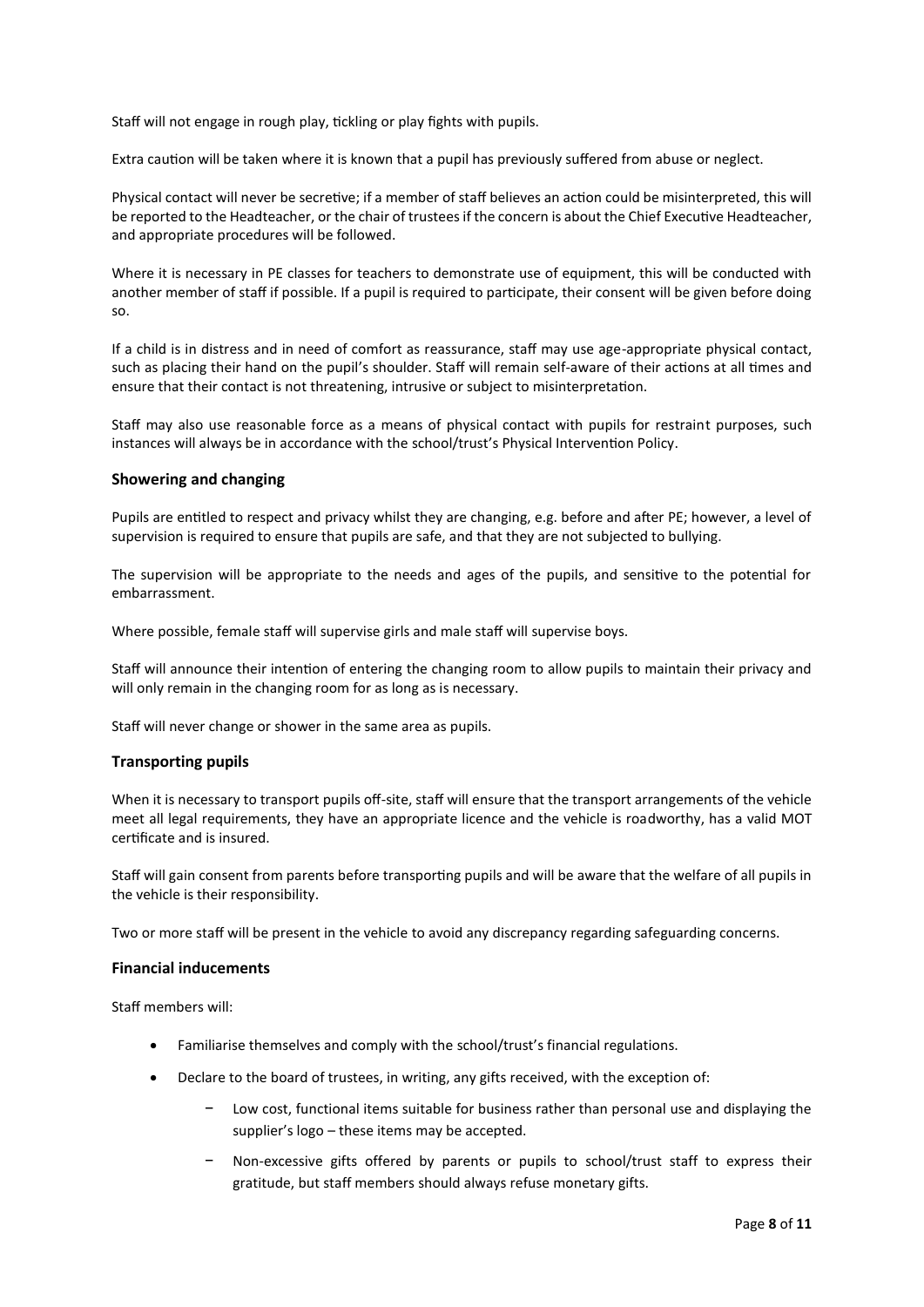- − Hospitality in the form of meals and drinks where it is part of a normal business meeting.
- − Authorised visits to exhibitions, demonstrations, conferences, business meals and social functions in connection with the school/trust's business, which shall be at the school/trust's expense.
- Not accept a personal gift, payment, or other incentive from a business contact any such gifts should be returned.
- Declare any gift that cannot be returned to the board of trustees, who will decide how it will be used.
- Only accept offers to specific events after authorisation from the board of trustees.

## <span id="page-9-1"></span>**Acceptable use of technology**

Staff will adhere to the procedures outlined in the school/trust's ICT Acceptable Use Policy at all times.

Staff will be aware of how the use of technology can impact safeguarding and wellbeing issues, e.g. online abuse.

Staff will be vigilant to ensure their own behaviour is respectful and that pupils are using technology appropriately while under their care.

Staff are required to employ the highest security settings on any personal profiles they may have.

Staff will not engage in inappropriate use of social networking sites including contacting pupils or their family members, accepting or inviting friend requests from pupils or their family members, or following pupils or their family members on social media.

The school/trust understands that some staff members are also parents of pupils at the school/trust and, therefore, may wish to contact other parents. When doing so, staff will exercise their professional judgement and will not contact family members on social media if this would lead to a conflict of interest.

Staff will remain mindful of their use of social media and their web-based presence including written content, videos or photographs, and views expressed directly or indirectly which may bring themselves, the school/trust or the school/trust community into disrepute.

#### <span id="page-9-0"></span>**Premises, equipment and communication**

School/trust equipment and systems are available only for school/trust-related activities and will not be used for the fulfilment of another job or for personal use, unless specifically authorised by the Chief Executive Headteacher/Headteacher.

Illegal, inappropriate or unacceptable use of school/trust equipment or communication systems may result in disciplinary action and, in serious cases, could lead to an employee's dismissal.

Employees receiving inappropriate communication or material, or who are unsure about whether something they propose to do might breach this policy, should seek advice from the Chief Executive Headteacher/Headteacher.

The school/trust reserves the right to monitor emails, phone calls, internet activity or document production on school/trust-owned equipment, principally in order to avoid offensive or nuisance material and to protect systems from viruses, but also to ensure proper and effective use of systems.

Communication systems may be accessed when the school/trust suspects that the employee has been misusing systems or facilities, or for the investigation of suspected fraud or other irregularity. Access will be secured by the systems manager, only with the permission of the board of trustees.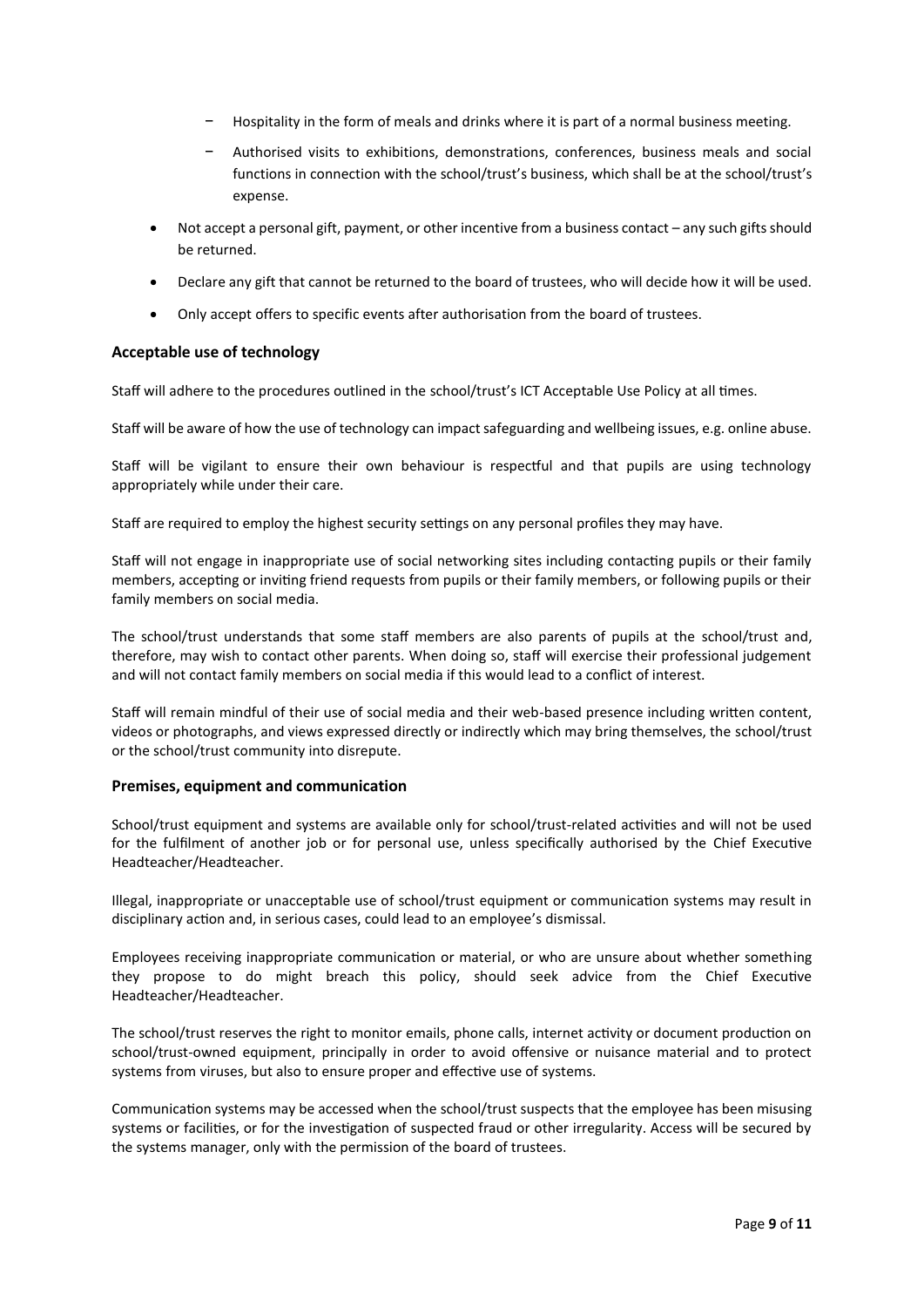Passwords should not be shared and access to computer systems must be kept confidential except on the express request of the Chief Executive Headteacher/Headteacher or Trust ICT Manager. Breaches of this confidentiality may be subject to disciplinary action.

School/trust equipment that is used outside the premises, e.g. laptops, will be returned to the school/trust when the employee leaves employment or if requested to do so by the Chief Executive Headteacher/Headteacher or Trust ICT Manager.

### <span id="page-10-0"></span>**Photography and videos**

Photographs and videos will only be taken using school/trust equipment – using personal mobile phones for this purpose is prohibited, in accordance with the school/trust's ICT Acceptable Use Policy.

Consent for taking photographs will be obtained from parents, or the pupil themselves, if they are deemed old enough and able to make the decision for themselves.

The age of consent that is legislated is 13 and above; however, this is only applicable for online services provided directly to children. For everything else, an appropriate age of consent is considered on a case-by-case basis by the DPO, Chief Executive Headteacher/Headteacher and a pupil's parents (where appropriate).

Pupils who have not provided consent, either personally or via their parents, to have their photograph taken or be filmed will have their wishes respected.

The Headteacher will be notified of the proposed use of the imagery or video and the equipment and ensure that the use of such is included in lesson plans where this is necessary.

All photographs and videos will be available for scrutiny, and staff will be prepared to justify the images or footage taken.

Careful consideration will always be given to the activities which are being filmed or photographed, to ensure that images or videos are not indecent and cannot be misused.

#### <span id="page-10-1"></span>**Data protection and confidentiality**

Regarding personal and sensitive data, staff members are required, under the UK GDPR and the Data Protection Act 2018, to:

- Consider the legal basis for collecting the data, ensuring that this is documented.
- Ensure that the data is stored on a UK GDPR-compliant server, and that the data is not held for any longer than necessary.
- Securely dispose of the data when the relevant retention period ends.

Staff members will not disclose sensitive information about the school/trust, its employees or the LA to other parties.

The only exception whereby it is acceptable for a staff member to disclose information that would otherwise be considered confidential is when the confidential information gives rise to concerns about the safety or welfare of a pupil.

<span id="page-10-2"></span>Staff members have the right to request access to data that is held about them. Such requests will be made to the Chief Executive Headteacher/Headteacher in writing in accordance with the school/trust's Data Protection Policy.